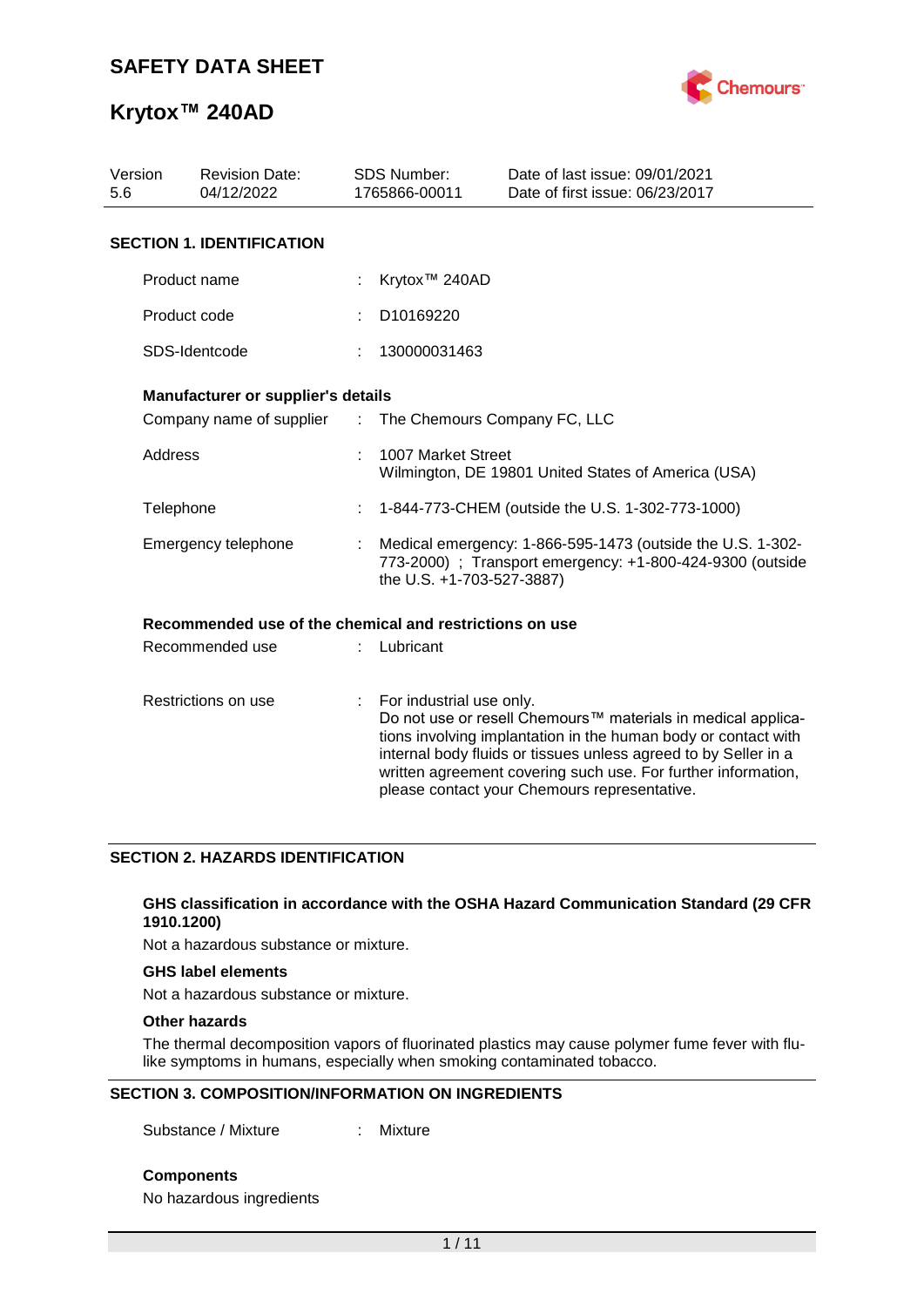

| Version<br>5.6          | <b>Revision Date:</b><br>04/12/2022                               |    | <b>SDS Number:</b><br>1765866-00011                                                                             | Date of last issue: 09/01/2021<br>Date of first issue: 06/23/2017                                                                                    |  |
|-------------------------|-------------------------------------------------------------------|----|-----------------------------------------------------------------------------------------------------------------|------------------------------------------------------------------------------------------------------------------------------------------------------|--|
|                         |                                                                   |    |                                                                                                                 |                                                                                                                                                      |  |
|                         | <b>SECTION 4. FIRST AID MEASURES</b>                              |    |                                                                                                                 |                                                                                                                                                      |  |
|                         | If inhaled                                                        | ÷. | If inhaled, remove to fresh air.                                                                                | Get medical attention if symptoms occur.                                                                                                             |  |
| In case of skin contact |                                                                   |    |                                                                                                                 | Wash with water and soap as a precaution.<br>Get medical attention if symptoms occur.                                                                |  |
| In case of eye contact  |                                                                   |    | : Flush eyes with water as a precaution.<br>Get medical attention if irritation develops and persists.          |                                                                                                                                                      |  |
|                         | If swallowed                                                      |    |                                                                                                                 | If swallowed, DO NOT induce vomiting.<br>Get medical attention if symptoms occur.<br>Rinse mouth thoroughly with water.                              |  |
|                         | Most important symptoms<br>and effects, both acute and<br>delayed | ÷  | Irritation<br>Lung edema<br><b>Blurred vision</b><br><b>Discomfort</b><br>Lachrymation<br>Irritation<br>Redness | Inhalation may provoke the following symptoms:<br>Eye contact may provoke the following symptoms<br>Skin contact may provoke the following symptoms: |  |
|                         | Protection of first-aiders                                        |    |                                                                                                                 | No special precautions are necessary for first aid responders.                                                                                       |  |
|                         | Notes to physician                                                |    |                                                                                                                 | Treat symptomatically and supportively.                                                                                                              |  |

## **SECTION 5. FIRE-FIGHTING MEASURES**

| Suitable extinguishing media             | $\sim$ 10 $\,$              | Not applicable<br>Will not burn                                                                                                                                                                                                       |
|------------------------------------------|-----------------------------|---------------------------------------------------------------------------------------------------------------------------------------------------------------------------------------------------------------------------------------|
| Unsuitable extinguishing<br>media        | $\mathcal{L}^{\mathcal{L}}$ | Not applicable<br>Will not burn                                                                                                                                                                                                       |
| Specific hazards during fire<br>fighting | ÷.                          | Exposure to combustion products may be a hazard to health.                                                                                                                                                                            |
| Hazardous combustion prod-<br>ucts       | ÷                           | Hydrogen fluoride<br>carbonyl fluoride<br>potentially toxic fluorinated compounds<br>aerosolized particulates<br>Carbon oxides                                                                                                        |
| Specific extinguishing meth-<br>ods      | ÷.                          | Use extinguishing measures that are appropriate to local cir-<br>cumstances and the surrounding environment.<br>Use water spray to cool unopened containers.<br>Remove undamaged containers from fire area if it is safe to do<br>SO. |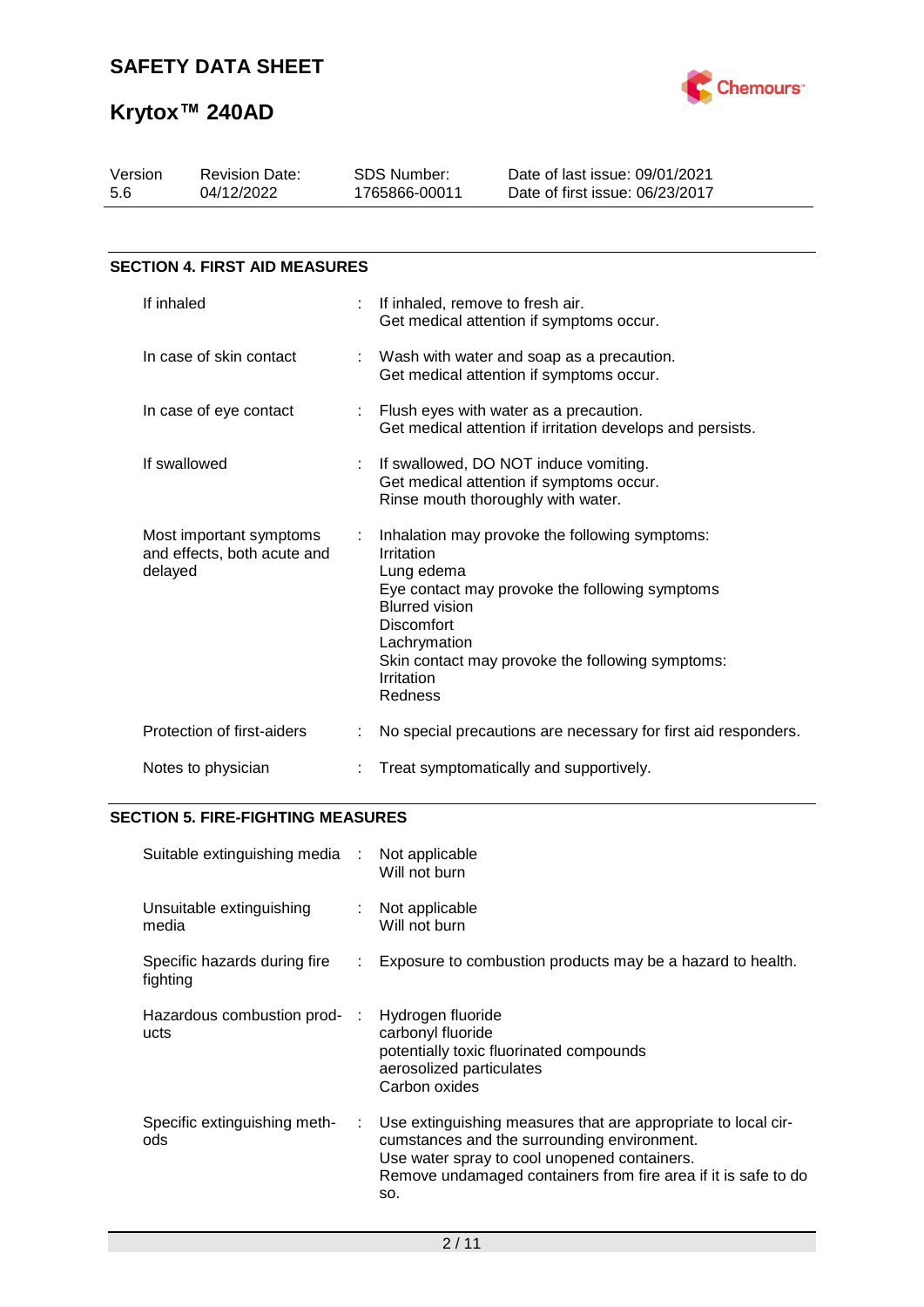

| Version<br>5.6                                           | <b>Revision Date:</b><br>04/12/2022                                             | <b>SDS Number:</b><br>1765866-00011                                                                                                                                                                                                  | Date of last issue: 09/01/2021<br>Date of first issue: 06/23/2017                                                                                                                                                                                                                                                                                                                                                                                                                                                                                                                                                        |  |  |  |
|----------------------------------------------------------|---------------------------------------------------------------------------------|--------------------------------------------------------------------------------------------------------------------------------------------------------------------------------------------------------------------------------------|--------------------------------------------------------------------------------------------------------------------------------------------------------------------------------------------------------------------------------------------------------------------------------------------------------------------------------------------------------------------------------------------------------------------------------------------------------------------------------------------------------------------------------------------------------------------------------------------------------------------------|--|--|--|
|                                                          | Special protective equipment<br>for fire-fighters                               | Evacuate area.<br>Wear self-contained breathing apparatus for firefighting if<br>necessary.<br>Use personal protective equipment.                                                                                                    |                                                                                                                                                                                                                                                                                                                                                                                                                                                                                                                                                                                                                          |  |  |  |
|                                                          | <b>SECTION 6. ACCIDENTAL RELEASE MEASURES</b>                                   |                                                                                                                                                                                                                                      |                                                                                                                                                                                                                                                                                                                                                                                                                                                                                                                                                                                                                          |  |  |  |
|                                                          | Personal precautions, protec- :<br>tive equipment and emer-<br>gency procedures |                                                                                                                                                                                                                                      | Follow safe handling advice (see section 7) and personal pro-<br>tective equipment recommendations (see section 8).                                                                                                                                                                                                                                                                                                                                                                                                                                                                                                      |  |  |  |
|                                                          | <b>Environmental precautions</b>                                                | Avoid release to the environment.<br>Prevent further leakage or spillage if safe to do so.<br>Retain and dispose of contaminated wash water.<br>Local authorities should be advised if significant spillages<br>cannot be contained. |                                                                                                                                                                                                                                                                                                                                                                                                                                                                                                                                                                                                                          |  |  |  |
| Methods and materials for<br>containment and cleaning up |                                                                                 | bent.<br>which regulations are applicable.                                                                                                                                                                                           | Soak up with inert absorbent material.<br>For large spills, provide diking or other appropriate contain-<br>ment to keep material from spreading. If diked material can be<br>pumped, store recovered material in appropriate container.<br>Clean up remaining materials from spill with suitable absor-<br>Local or national regulations may apply to releases and dispo-<br>sal of this material, as well as those materials and items em-<br>ployed in the cleanup of releases. You will need to determine<br>Sections 13 and 15 of this SDS provide information regarding<br>certain local or national requirements. |  |  |  |

## **SECTION 7. HANDLING AND STORAGE**

| Technical measures                            | See Engineering measures under EXPOSURE<br>CONTROLS/PERSONAL PROTECTION section.                                                                                                                                           |
|-----------------------------------------------|----------------------------------------------------------------------------------------------------------------------------------------------------------------------------------------------------------------------------|
| Local/Total ventilation                       | : Use only with adequate ventilation.                                                                                                                                                                                      |
| Advice on safe handling                       | Do not breathe decomposition products.                                                                                                                                                                                     |
|                                               | Handle in accordance with good industrial hygiene and safety<br>practice, based on the results of the workplace exposure as-<br>sessment<br>Take care to prevent spills, waste and minimize release to the<br>environment. |
| Conditions for safe storage                   | Keep in properly labeled containers.<br>Store in accordance with the particular national regulations.                                                                                                                      |
| Materials to avoid                            | No special restrictions on storage with other products.                                                                                                                                                                    |
| Further information on stor-<br>age stability | No decomposition if stored and applied as directed.                                                                                                                                                                        |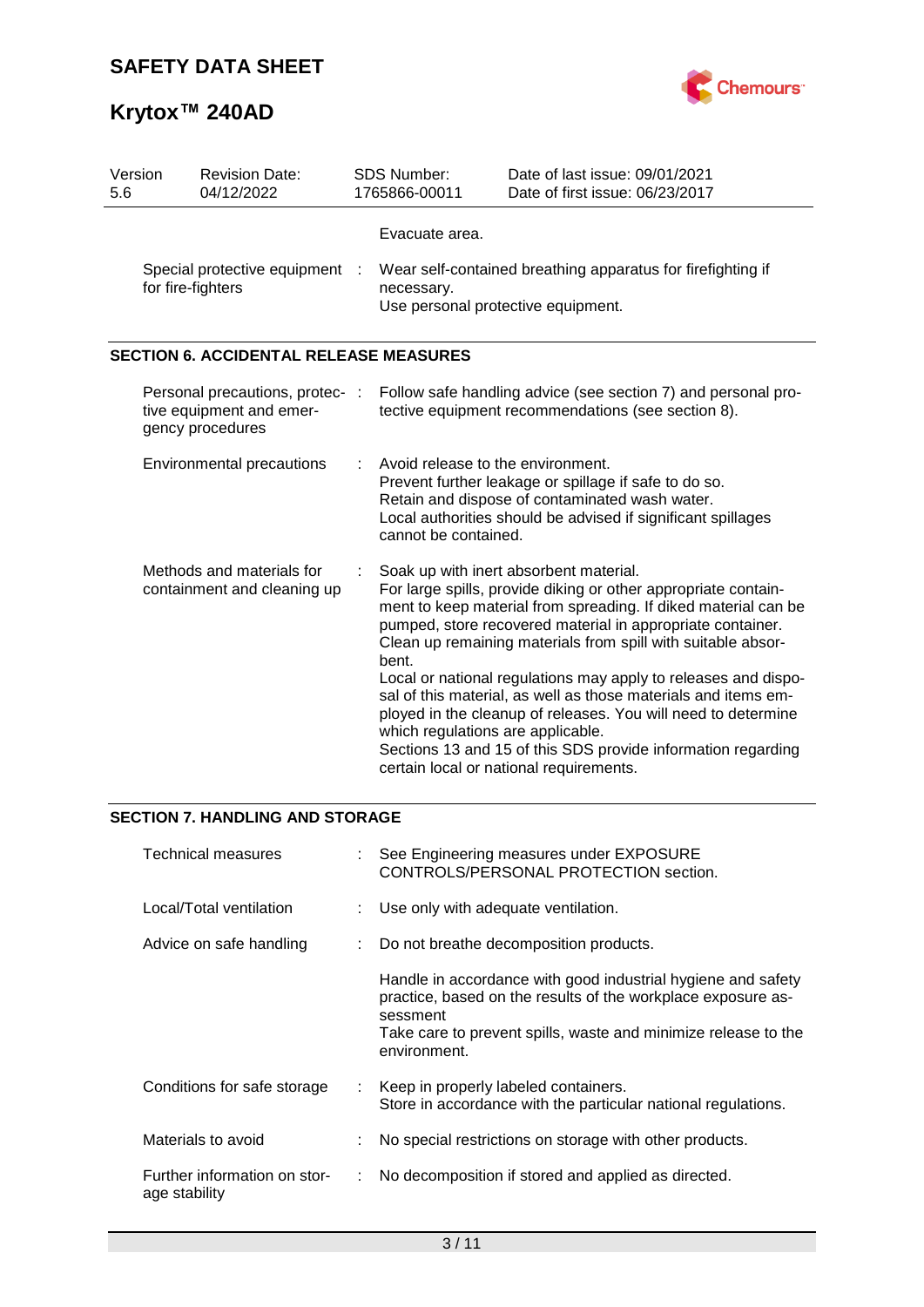

| Version | <b>Revision Date:</b> | SDS Number:   | Date of last issue: 09/01/2021  |
|---------|-----------------------|---------------|---------------------------------|
| -5.6    | 04/12/2022            | 1765866-00011 | Date of first issue: 06/23/2017 |

#### **SECTION 8. EXPOSURE CONTROLS/PERSONAL PROTECTION**

#### **Ingredients with workplace control parameters**

Contains no substances with occupational exposure limit values.

#### **Occupational exposure limits of decomposition products**

| Components          | CAS-No.   | Value type<br>(Form of<br>exposure) | Control parame-<br>ters / Permissible<br>concentration | <b>Basis</b>        |
|---------------------|-----------|-------------------------------------|--------------------------------------------------------|---------------------|
| Hydrofluoric acid   | 7664-39-3 | <b>TWA</b>                          | $0.5$ ppm<br>(Fluorine)                                | <b>ACGIH</b>        |
|                     |           | $\mathsf{C}$                        | 2 ppm<br>(Fluorine)                                    | <b>ACGIH</b>        |
|                     |           | $\overline{C}$                      | 6 ppm<br>$5 \text{ mg/m}^3$                            | <b>NIOSH REL</b>    |
|                     |           | <b>TWA</b>                          | 3 ppm<br>$2.5$ mg/m <sup>3</sup>                       | <b>NIOSH REL</b>    |
|                     |           | <b>TWA</b>                          | 3 ppm                                                  | OSHA Z-2            |
| Carbonyl difluoride | 353-50-4  | <b>TWA</b>                          | 2 ppm                                                  | <b>ACGIH</b>        |
|                     |           | <b>STEL</b>                         | 5 ppm                                                  | <b>ACGIH</b>        |
|                     |           | <b>TWA</b>                          | 2 ppm<br>$5 \text{ mg/m}^3$                            | <b>NIOSH REL</b>    |
|                     |           | <b>ST</b>                           | 5 ppm<br>$15$ mg/m <sup>3</sup>                        | <b>NIOSH REL</b>    |
| Carbon dioxide      | 124-38-9  | <b>TWA</b>                          | 5,000 ppm                                              | <b>ACGIH</b>        |
|                     |           | <b>STEL</b>                         | 30,000 ppm                                             | <b>ACGIH</b>        |
|                     |           | <b>TWA</b>                          | $\overline{5,000}$ ppm<br>$9,000$ mg/m <sup>3</sup>    | <b>NIOSH REL</b>    |
|                     |           | <b>ST</b>                           | $\overline{30,000}$ ppm<br>54,000 mg/m <sup>3</sup>    | <b>NIOSH REL</b>    |
|                     |           | <b>TWA</b>                          | 5,000 ppm<br>9,000 mg/m <sup>3</sup>                   | OSHA <sub>Z-1</sub> |
| Carbon monoxide     | 630-08-0  | <b>TWA</b>                          | 25 ppm                                                 | <b>ACGIH</b>        |
|                     |           | <b>TWA</b>                          | 35 ppm<br>$40$ mg/m <sup>3</sup>                       | <b>NIOSH REL</b>    |
|                     |           | $\overline{C}$                      | 200 ppm<br>229 mg/m <sup>3</sup>                       | <b>NIOSH REL</b>    |
|                     |           | <b>TWA</b>                          | 50 ppm<br>55 mg/ $m3$                                  | OSHA <sub>Z-1</sub> |

**Engineering measures** : Processing may form hazardous compounds (see section 10). Ensure adequate ventilation, especially in confined areas.

Minimize workplace exposure concentrations.

#### **Personal protective equipment**

Respiratory protection : General and local exhaust ventilation is recommended to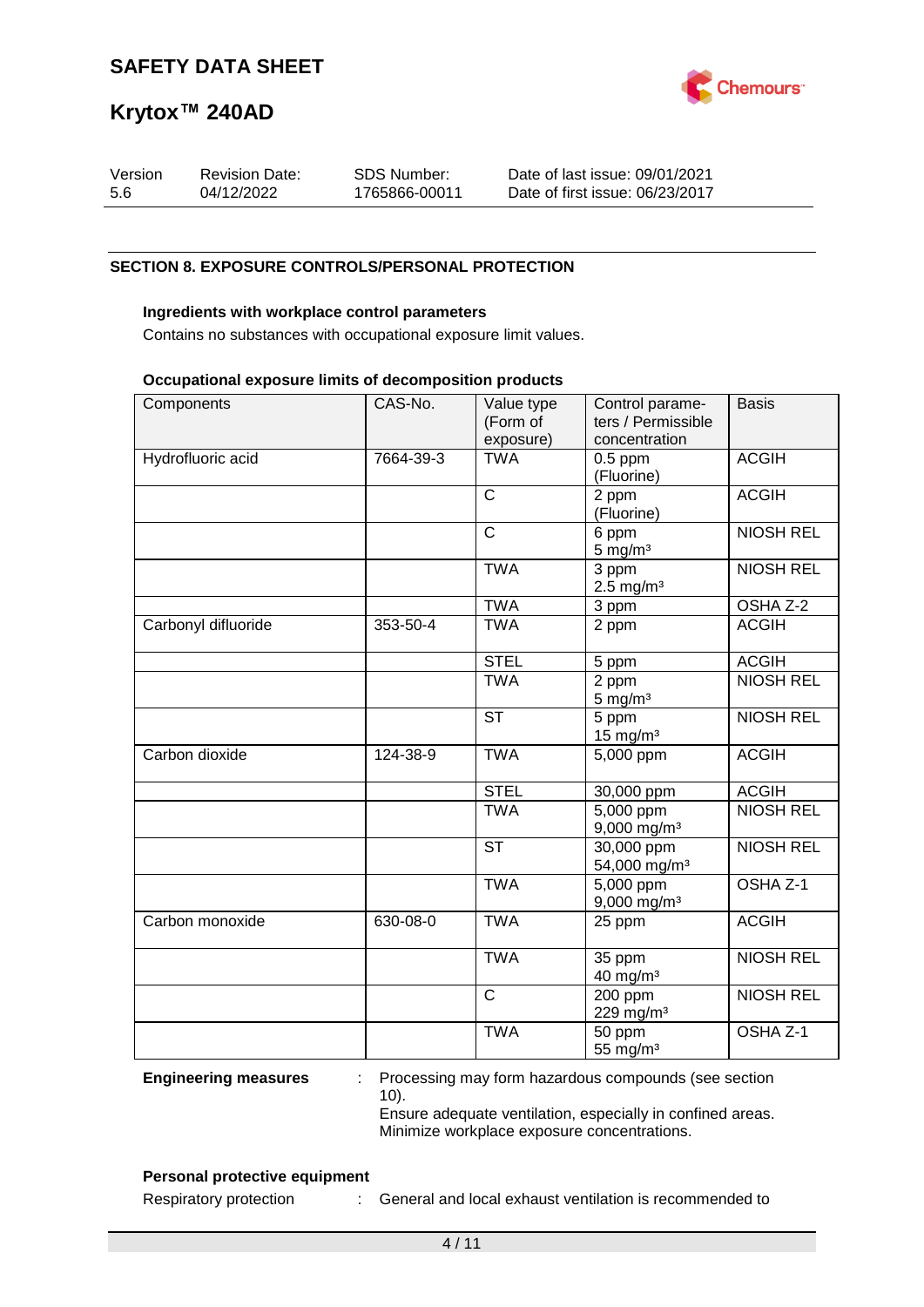

| Version<br>5.6   | <b>Revision Date:</b><br>04/12/2022 |             | <b>SDS Number:</b><br>1765866-00011                                                                                                                                                                                              | Date of last issue: 09/01/2021<br>Date of first issue: 06/23/2017                                                                                                                                                                                                                                                                                                                                                                                                                                                                                                                                                              |  |  |  |
|------------------|-------------------------------------|-------------|----------------------------------------------------------------------------------------------------------------------------------------------------------------------------------------------------------------------------------|--------------------------------------------------------------------------------------------------------------------------------------------------------------------------------------------------------------------------------------------------------------------------------------------------------------------------------------------------------------------------------------------------------------------------------------------------------------------------------------------------------------------------------------------------------------------------------------------------------------------------------|--|--|--|
|                  |                                     | protection. |                                                                                                                                                                                                                                  | maintain vapor exposures below recommended limits. Where<br>concentrations are above recommended limits or are<br>unknown, appropriate respiratory protection should be worn.<br>Follow OSHA respirator regulations (29 CFR 1910.134) and<br>use NIOSH/MSHA approved respirators. Protection provided<br>by air purifying respirators against exposure to any hazar-<br>dous chemical is limited. Use a positive pressure air supplied<br>respirator if there is any potential for uncontrolled release,<br>exposure levels are unknown, or any other circumstance<br>where air purifying respirators may not provide adequate |  |  |  |
|                  | Hand protection                     |             |                                                                                                                                                                                                                                  |                                                                                                                                                                                                                                                                                                                                                                                                                                                                                                                                                                                                                                |  |  |  |
|                  | Remarks                             |             |                                                                                                                                                                                                                                  | Wash hands before breaks and at the end of workday.                                                                                                                                                                                                                                                                                                                                                                                                                                                                                                                                                                            |  |  |  |
|                  | Eye protection                      |             | Wear the following personal protective equipment:<br>Safety glasses                                                                                                                                                              |                                                                                                                                                                                                                                                                                                                                                                                                                                                                                                                                                                                                                                |  |  |  |
|                  | Skin and body protection            |             |                                                                                                                                                                                                                                  | Skin should be washed after contact.                                                                                                                                                                                                                                                                                                                                                                                                                                                                                                                                                                                           |  |  |  |
| Hygiene measures |                                     |             | If exposure to chemical is likely during typical use, provide<br>eye flushing systems and safety showers close to the wor-<br>king place.<br>When using do not eat, drink or smoke.<br>Wash contaminated clothing before re-use. |                                                                                                                                                                                                                                                                                                                                                                                                                                                                                                                                                                                                                                |  |  |  |

## **SECTION 9. PHYSICAL AND CHEMICAL PROPERTIES**

| Appearance                                                     |    | Grease                                              |
|----------------------------------------------------------------|----|-----------------------------------------------------|
| Color                                                          | ÷  | white                                               |
| Odor                                                           |    | odorless                                            |
| <b>Odor Threshold</b>                                          | ÷. | No data available                                   |
| рH                                                             |    | $\overline{7}$                                      |
| Melting point/freezing point                                   | t. | 608 °F / 320 °C                                     |
| Initial boiling point and boiling : No data available<br>range |    |                                                     |
| Flash point                                                    | t. | Method: Pensky-Martens closed cup<br>Not applicable |
| Evaporation rate                                               | ÷. | Not applicable                                      |
| Flammability (solid, gas)                                      | ÷. | Will not burn                                       |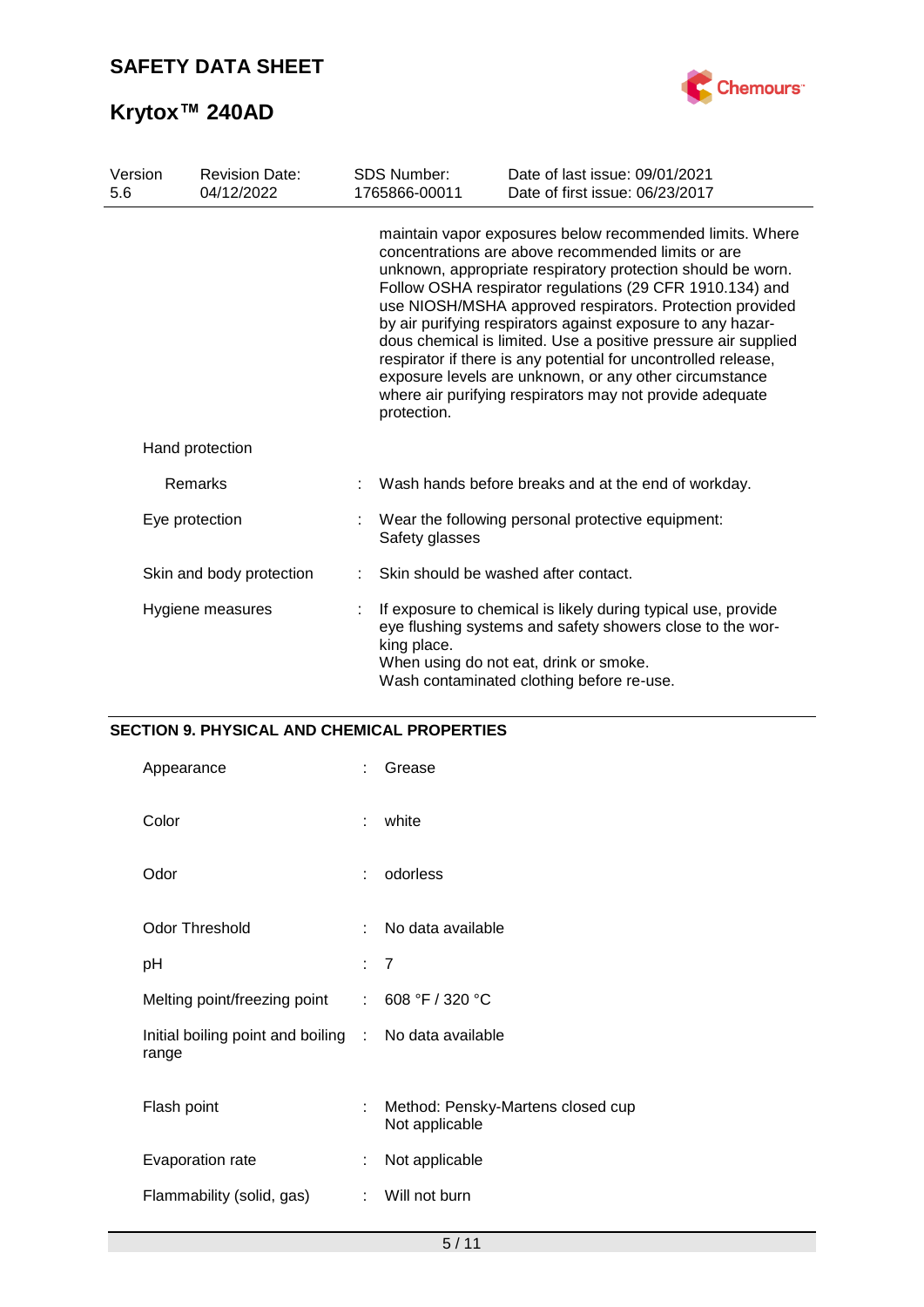# **SAFETY DATA SHEET**



# **Krytox™ 240AD**

| 5.6 | Version         | <b>Revision Date:</b><br>04/12/2022                 |   | <b>SDS Number:</b><br>1765866-00011 | Date of last issue: 09/01/2021<br>Date of first issue: 06/23/2017 |
|-----|-----------------|-----------------------------------------------------|---|-------------------------------------|-------------------------------------------------------------------|
|     |                 | Upper explosion limit / Upper<br>flammability limit | ÷ | No data available                   |                                                                   |
|     |                 | Lower explosion limit / Lower<br>flammability limit | ÷ | No data available                   |                                                                   |
|     |                 | Vapor pressure                                      | t | Not applicable                      |                                                                   |
|     |                 | Relative vapor density                              | ÷ | Not applicable                      |                                                                   |
|     |                 | Relative density                                    | ÷ | $1.89 - 1.93$                       |                                                                   |
|     | Solubility(ies) | Water solubility                                    |   | insoluble                           |                                                                   |
|     | octanol/water   | Partition coefficient: n-                           |   | Not applicable                      |                                                                   |
|     |                 | Autoignition temperature                            |   | No data available                   |                                                                   |
|     |                 | Decomposition temperature                           | ÷ | 572 °F / 300 °C                     |                                                                   |
|     | Viscosity       | Viscosity, kinematic                                |   | Not applicable                      |                                                                   |
|     |                 | <b>Explosive properties</b>                         | t | Not explosive                       |                                                                   |
|     |                 | Oxidizing properties                                |   |                                     | The substance or mixture is not classified as oxidizing.          |
|     | Particle size   |                                                     |   | No data available                   |                                                                   |

### **SECTION 10. STABILITY AND REACTIVITY**

| Reactivity                              |    | $\therefore$ Not classified as a reactivity hazard.                                                           |  |  |  |
|-----------------------------------------|----|---------------------------------------------------------------------------------------------------------------|--|--|--|
| Chemical stability                      |    | Stable under normal conditions.                                                                               |  |  |  |
| tions                                   |    | Possibility of hazardous reac- : Hazardous decomposition products will be formed at elevated<br>temperatures. |  |  |  |
| Conditions to avoid                     |    | : None known.                                                                                                 |  |  |  |
| Incompatible materials                  | ÷. | None.                                                                                                         |  |  |  |
| <b>Hazardous decomposition products</b> |    |                                                                                                               |  |  |  |

| Thermal decomposition | : Hydrofluoric acid |
|-----------------------|---------------------|
|                       | Carbonyl difluoride |
|                       | Carbon dioxide      |
|                       | Carbon monoxide     |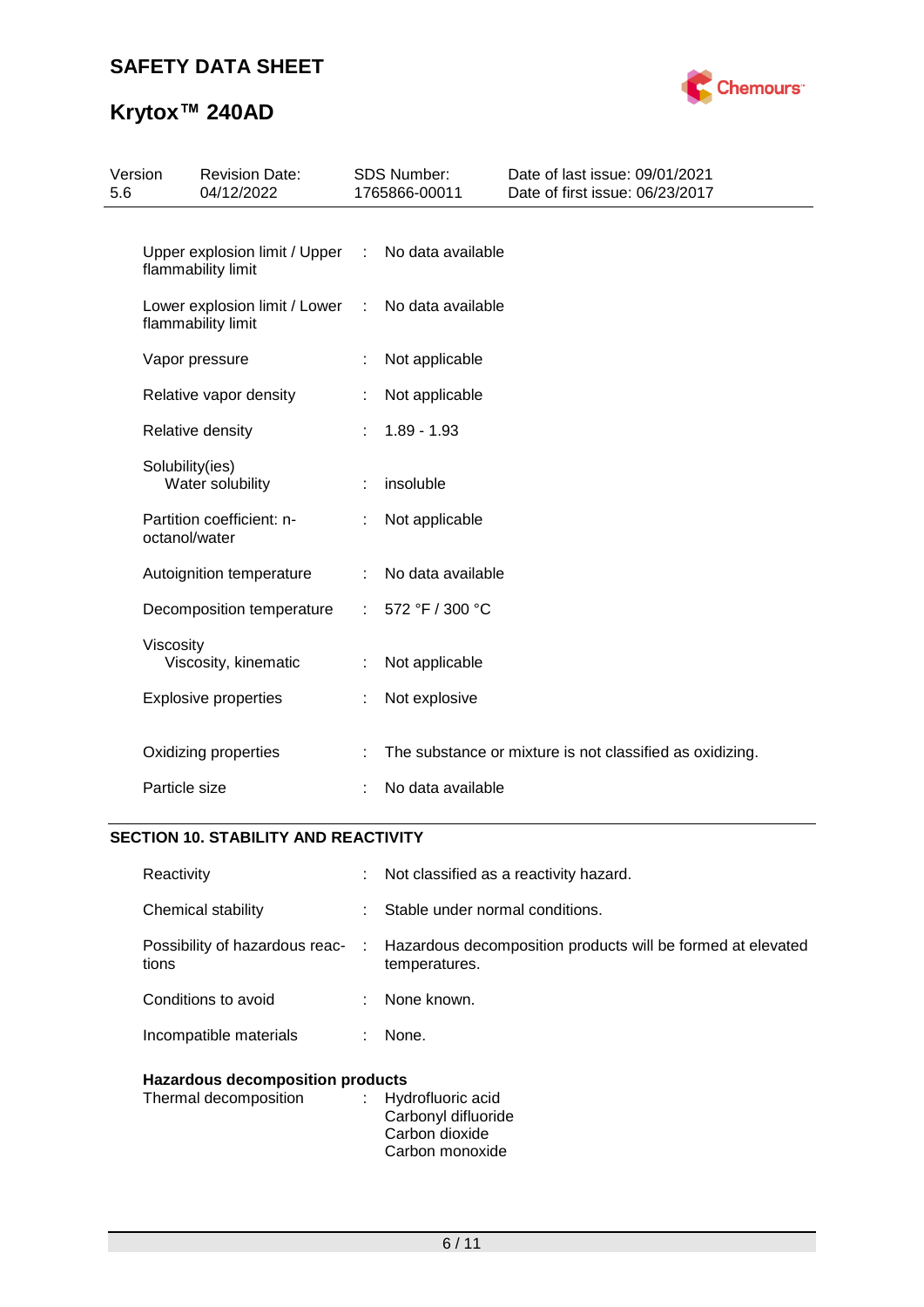## **SAFETY DATA SHEET**



## **Krytox™ 240AD**

| Version<br>5.6                               | <b>Revision Date:</b><br>04/12/2022 | <b>SDS Number:</b><br>1765866-00011 | Date of last issue: 09/01/2021<br>Date of first issue: 06/23/2017 |  |  |  |  |
|----------------------------------------------|-------------------------------------|-------------------------------------|-------------------------------------------------------------------|--|--|--|--|
| <b>SECTION 11. TOXICOLOGICAL INFORMATION</b> |                                     |                                     |                                                                   |  |  |  |  |
| Information on likely routes of exposure     |                                     |                                     |                                                                   |  |  |  |  |
| Skin contact<br>Ingestion                    |                                     |                                     |                                                                   |  |  |  |  |

Eye contact

#### **Acute toxicity**

Not classified based on available information.

#### **Skin corrosion/irritation**

Not classified based on available information.

#### **Serious eye damage/eye irritation**

Not classified based on available information.

#### **Respiratory or skin sensitization**

#### **Skin sensitization**

Not classified based on available information.

#### **Respiratory sensitization**

Not classified based on available information.

# **Germ cell mutagenicity**

Not classified based on available information.

#### **Carcinogenicity**

Not classified based on available information.<br> **IARC** Mo ingredient of this product p

- No ingredient of this product present at levels greater than or equal to 0.1% is identified as probable, possible or confirmed human carcinogen by IARC.
- **OSHA** No component of this product present at levels greater than or equal to 0.1% is on OSHA's list of regulated carcinogens.
- **NTP** No ingredient of this product present at levels greater than or equal to 0.1% is identified as a known or anticipated carcinogen by NTP.

#### **Reproductive toxicity**

Not classified based on available information.

#### **STOT-single exposure**

Not classified based on available information.

#### **STOT-repeated exposure**

Not classified based on available information.

#### **Aspiration toxicity**

Not classified based on available information.

### **SECTION 12. ECOLOGICAL INFORMATION**

**Ecotoxicity** No data available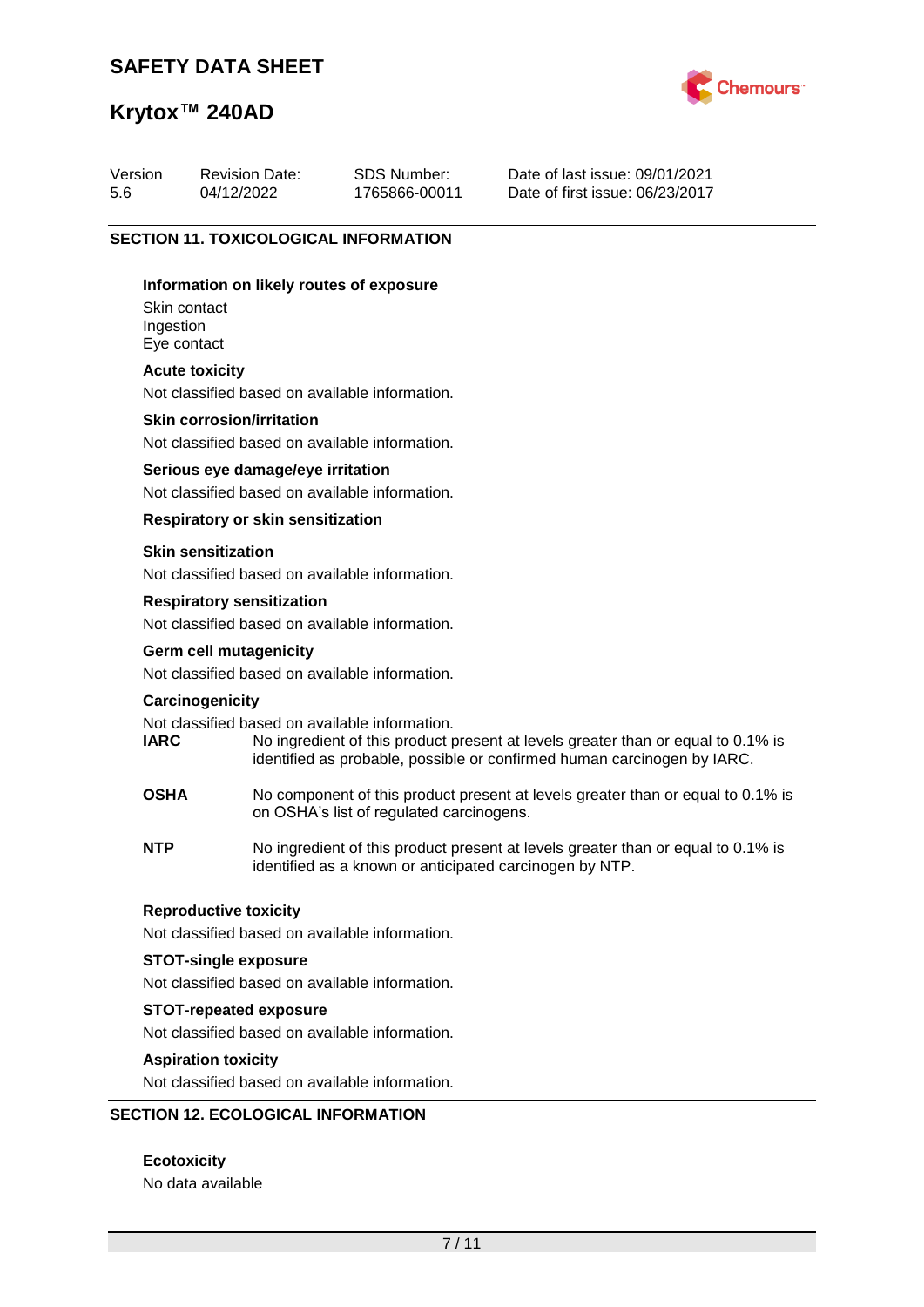

| Version<br>5.6 | <b>Revision Date:</b><br>04/12/2022                       |                                                                                                                                                                | <b>SDS Number:</b><br>1765866-00011 | Date of last issue: 09/01/2021<br>Date of first issue: 06/23/2017        |  |
|----------------|-----------------------------------------------------------|----------------------------------------------------------------------------------------------------------------------------------------------------------------|-------------------------------------|--------------------------------------------------------------------------|--|
|                | <b>Persistence and degradability</b><br>No data available |                                                                                                                                                                |                                     |                                                                          |  |
|                | <b>Bioaccumulative potential</b><br>No data available     |                                                                                                                                                                |                                     |                                                                          |  |
|                | <b>Mobility in soil</b><br>No data available              |                                                                                                                                                                |                                     |                                                                          |  |
|                | Other adverse effects<br>No data available                |                                                                                                                                                                |                                     |                                                                          |  |
|                | <b>SECTION 13. DISPOSAL CONSIDERATIONS</b>                |                                                                                                                                                                |                                     |                                                                          |  |
|                | <b>Disposal methods</b><br>Waste from residues            |                                                                                                                                                                |                                     | Dispose of in accordance with local regulations.                         |  |
|                | Contaminated packaging                                    | Empty containers should be taken to an approved waste<br>handling site for recycling or disposal.<br>If not otherwise specified: Dispose of as unused product. |                                     |                                                                          |  |
|                | <b>SECTION 14. TRANSPORT INFORMATION</b>                  |                                                                                                                                                                |                                     |                                                                          |  |
|                | <b>International Regulations</b>                          |                                                                                                                                                                |                                     |                                                                          |  |
|                | <b>UNRTDG</b><br>Not regulated as a dangerous good        |                                                                                                                                                                |                                     |                                                                          |  |
|                | <b>IATA-DGR</b><br>Not regulated as a dangerous good      |                                                                                                                                                                |                                     |                                                                          |  |
|                | <b>IMDG-Code</b><br>Not regulated as a dangerous good     |                                                                                                                                                                |                                     |                                                                          |  |
|                | Not applicable for product as supplied.                   |                                                                                                                                                                |                                     | Transport in bulk according to Annex II of MARPOL 73/78 and the IBC Code |  |
|                | <b>Domestic regulation</b>                                |                                                                                                                                                                |                                     |                                                                          |  |
| 49 CFR         | Not regulated as a dangerous good                         |                                                                                                                                                                |                                     |                                                                          |  |
|                | <b>Special precautions for user</b><br>Not applicable     |                                                                                                                                                                |                                     |                                                                          |  |

#### **SECTION 15. REGULATORY INFORMATION**

#### **CERCLA Reportable Quantity**

This material does not contain any components with a CERCLA RQ.

#### **SARA 304 Extremely Hazardous Substances Reportable Quantity**

This material does not contain any components with a section 304 EHS RQ.

**SARA 302 Extremely Hazardous Substances Threshold Planning Quantity** This material does not contain any components with a section 302 EHS TPQ.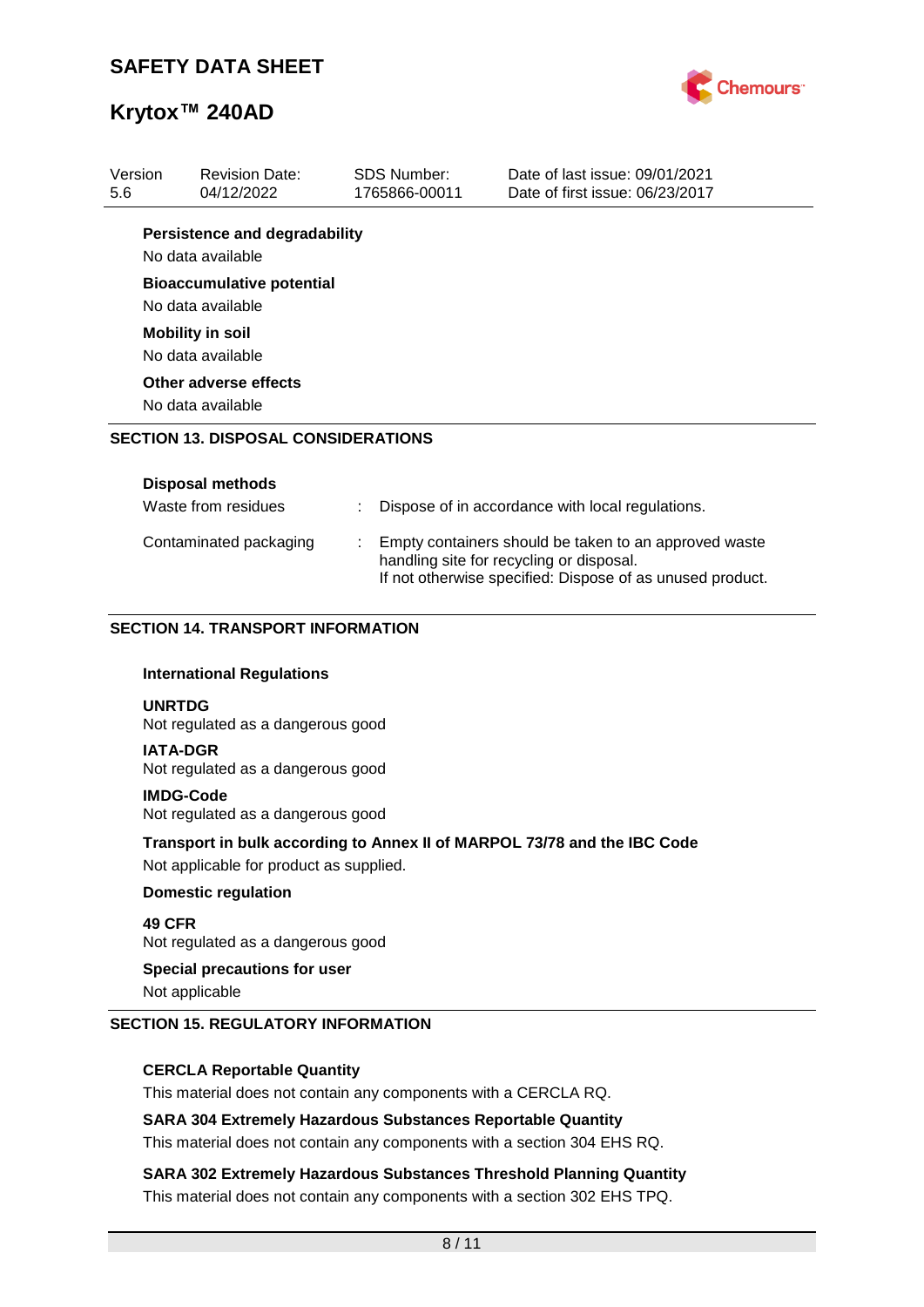

| Version<br>5.6 |                                                                                                                                                                                                                                                                                            | <b>Revision Date:</b><br>04/12/2022 |  | <b>SDS Number:</b><br>1765866-00011 | Date of last issue: 09/01/2021<br>Date of first issue: 06/23/2017                                                                                                                       |
|----------------|--------------------------------------------------------------------------------------------------------------------------------------------------------------------------------------------------------------------------------------------------------------------------------------------|-------------------------------------|--|-------------------------------------|-----------------------------------------------------------------------------------------------------------------------------------------------------------------------------------------|
|                |                                                                                                                                                                                                                                                                                            | SARA 311/312 Hazards                |  | No SARA Hazards                     |                                                                                                                                                                                         |
|                | <b>SARA 313</b>                                                                                                                                                                                                                                                                            |                                     |  |                                     | This material does not contain any chemical components with<br>known CAS numbers that exceed the threshold (De Minimis)<br>reporting levels established by SARA Title III, Section 313. |
|                |                                                                                                                                                                                                                                                                                            | <b>US State Regulations</b>         |  |                                     |                                                                                                                                                                                         |
|                |                                                                                                                                                                                                                                                                                            | Pennsylvania Right To Know          |  |                                     |                                                                                                                                                                                         |
|                |                                                                                                                                                                                                                                                                                            | <b>PFPE</b> fluid<br>Fluoropolymer  |  |                                     | Trade secret<br>Trade secret                                                                                                                                                            |
|                |                                                                                                                                                                                                                                                                                            | California Prop. 65                 |  |                                     |                                                                                                                                                                                         |
|                | WARNING: This product can expose you to chemicals including Pentadecafluorooctanoic acid,<br>which is/are known to the State of California to cause birth defects or other reproductive harm.<br>For more information go to www.P65Warnings.ca.gov. Note to User: This product is not made |                                     |  |                                     |                                                                                                                                                                                         |

with PFOA nor is PFOA intentionally present in the product; however, it is possible that PFOA

may be present as an impurity at background (environmental) levels.

#### **SECTION 16. OTHER INFORMATION**



Krytox™ and any associated logos are trademarks or copyrights of The Chemours Company FC, LLC.

Chemours™ and the Chemours Logo are trademarks of The Chemours Company. Before use read Chemours safety information.

For further information contact the local Chemours office or nominated distributors.

#### **Full text of other abbreviations**

| ACGIH     | : USA. ACGIH Threshold Limit Values (TLV)                   |
|-----------|-------------------------------------------------------------|
| NIOSH REL | : USA. NIOSH Recommended Exposure Limits                    |
| OSHA Z-1  | : USA. Occupational Exposure Limits (OSHA) - Table Z-1 Lim- |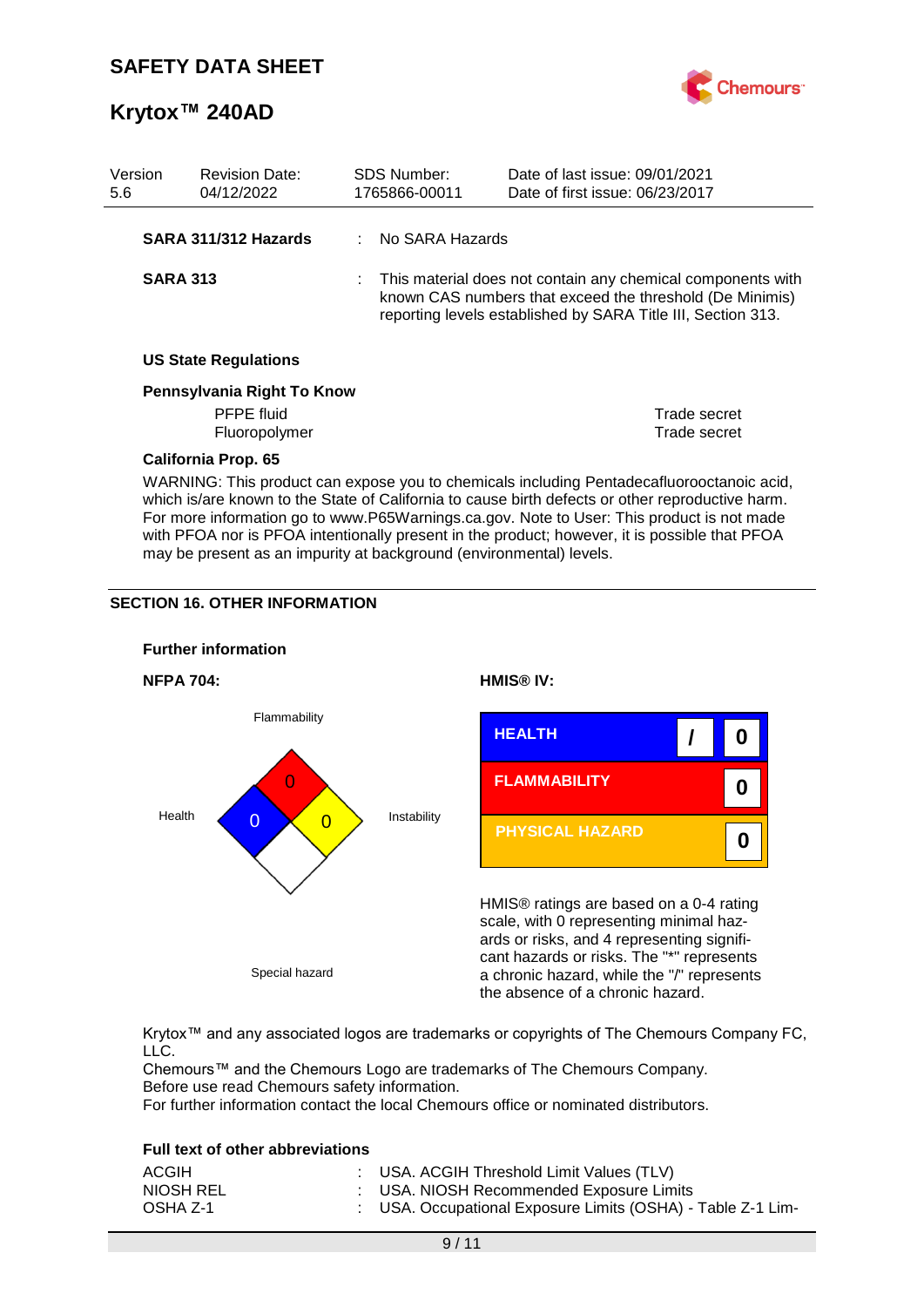

| Version<br>5.6      | <b>Revision Date:</b><br>04/12/2022 | <b>SDS Number:</b><br>1765866-00011                                                          | Date of last issue: 09/01/2021<br>Date of first issue: 06/23/2017 |  |  |  |
|---------------------|-------------------------------------|----------------------------------------------------------------------------------------------|-------------------------------------------------------------------|--|--|--|
|                     |                                     | its for Air Contaminants                                                                     |                                                                   |  |  |  |
| OSHA Z-2            |                                     |                                                                                              | USA. Occupational Exposure Limits (OSHA) - Table Z-2              |  |  |  |
| ACGIH / TWA         |                                     | 8-hour, time-weighted average                                                                |                                                                   |  |  |  |
| <b>ACGIH / STEL</b> |                                     | Short-term exposure limit                                                                    |                                                                   |  |  |  |
| ACGIH / C           |                                     | Ceiling limit                                                                                |                                                                   |  |  |  |
| NIOSH REL / TWA     |                                     | Time-weighted average concentration for up to a 10-hour<br>workday during a 40-hour workweek |                                                                   |  |  |  |
| NIOSH REL / ST      |                                     | : STEL - 15-minute TWA exposure that should not be exceeded<br>at any time during a workday  |                                                                   |  |  |  |
|                     | NIOSH REL / C                       |                                                                                              | Ceiling value not be exceeded at any time.                        |  |  |  |
|                     | OSHA Z-1 / TWA                      | 8-hour time weighted average                                                                 |                                                                   |  |  |  |
|                     | OSHA Z-2 / TWA                      | 8-hour time weighted average                                                                 |                                                                   |  |  |  |

AIIC - Australian Inventory of Industrial Chemicals; ASTM - American Society for the Testing of Materials; bw - Body weight; CERCLA - Comprehensive Environmental Response, Compensation, and Liability Act; CMR - Carcinogen, Mutagen or Reproductive Toxicant; DIN - Standard of the German Institute for Standardisation; DOT - Department of Transportation; DSL - Domestic Substances List (Canada); ECx - Concentration associated with x% response; EHS - Extremely Hazardous Substance; ELx - Loading rate associated with x% response; EmS - Emergency Schedule; ENCS - Existing and New Chemical Substances (Japan); ErCx - Concentration associated with x% growth rate response; ERG - Emergency Response Guide; GHS - Globally Harmonized System; GLP - Good Laboratory Practice; HMIS - Hazardous Materials Identification System; IARC - International Agency for Research on Cancer; IATA - International Air Transport Association; IBC - International Code for the Construction and Equipment of Ships carrying Dangerous Chemicals in Bulk; IC50 - Half maximal inhibitory concentration; ICAO - International Civil Aviation Organization; IECSC - Inventory of Existing Chemical Substances in China; IMDG - International Maritime Dangerous Goods; IMO - International Maritime Organization; ISHL - Industrial Safety and Health Law (Japan); ISO - International Organisation for Standardization; KECI - Korea Existing Chemicals Inventory; LC50 - Lethal Concentration to 50 % of a test population; LD50 - Lethal Dose to 50% of a test population (Median Lethal Dose); MARPOL - International Convention for the Prevention of Pollution from Ships; MSHA - Mine Safety and Health Administration; n.o.s. - Not Otherwise Specified; NFPA - National Fire Protection Association; NO(A)EC - No Observed (Adverse) Effect Concentration; NO(A)EL - No Observed (Adverse) Effect Level; NOELR - No Observable Effect Loading Rate; NTP - National Toxicology Program; NZIoC - New Zealand Inventory of Chemicals; OECD - Organization for Economic Co-operation and Development; OPPTS - Office of Chemical Safety and Pollution Prevention; PBT - Persistent, Bioaccumulative and Toxic substance; PICCS - Philippines Inventory of Chemicals and Chemical Substances; (Q)SAR - (Quantitative) Structure Activity Relationship; RCRA - Resource Conservation and Recovery Act; REACH - Regulation (EC) No 1907/2006 of the European Parliament and of the Council concerning the Registration, Evaluation, Authorisation and Restriction of Chemicals; RQ - Reportable Quantity; SADT - Self-Accelerating Decomposition Temperature; SARA - Superfund Amendments and Reauthorization Act; SDS - Safety Data Sheet; TCSI - Taiwan Chemical Substance Inventory; TECI - Thailand Existing Chemicals Inventory; TSCA - Toxic Substances Control Act (United States); UN - United Nations; UNRTDG - United Nations Recommendations on the Transport of Dangerous Goods; vPvB - Very Persistent and Very Bioaccumulative

| Sources of key data used to | Internal technical data, data from raw material SDSs, OECD |
|-----------------------------|------------------------------------------------------------|
| compile the Material Safety | eChem Portal search results and European Chemicals Agen-   |
| Data Sheet                  | cy, http://echa.europa.eu/                                 |

Revision Date : 04/12/2022